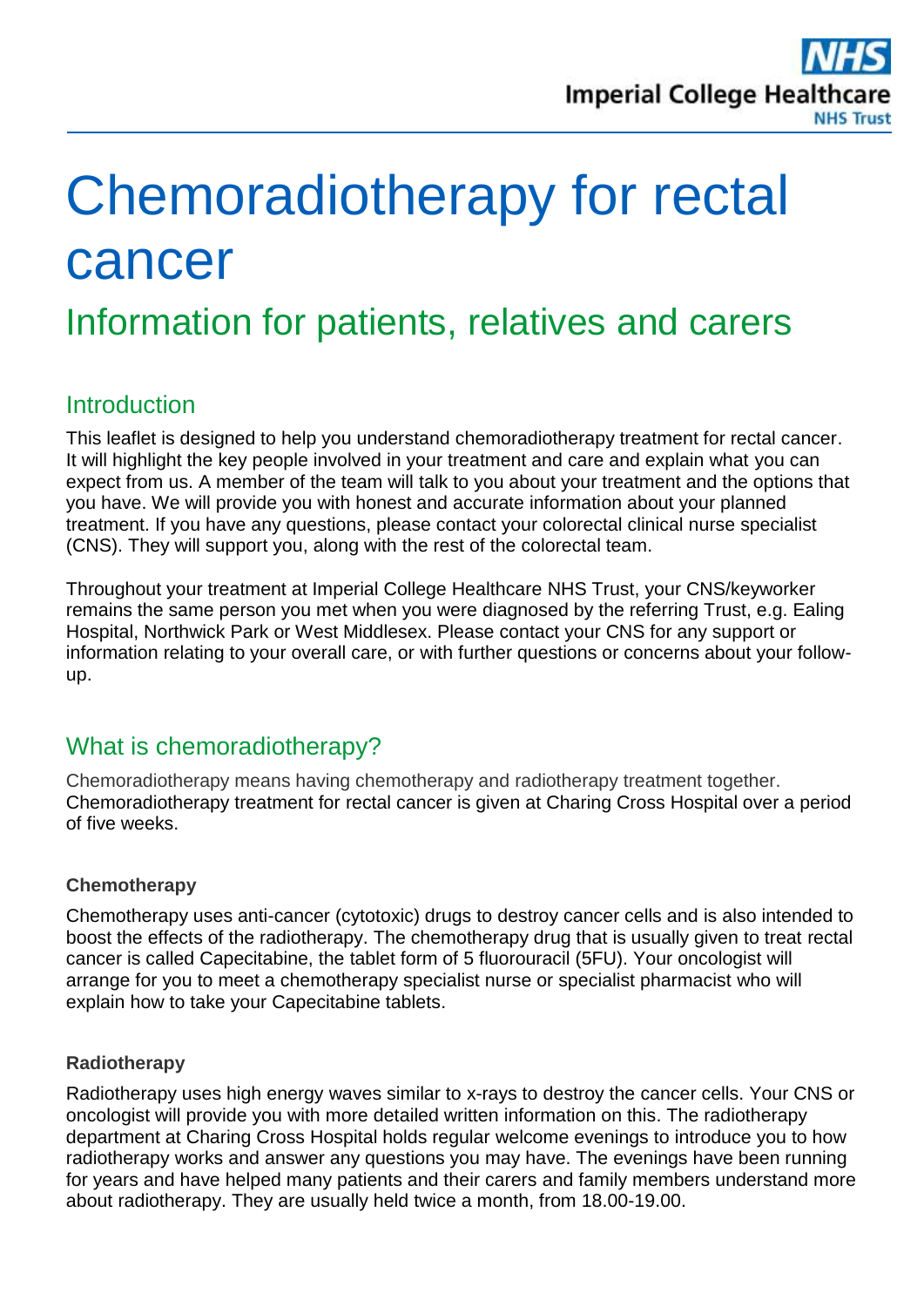For more information or to book yourself (and a family member or carer if you'd like) a place, please telephone the radiotherapy reception on 020 3311 1737.

# What happens before chemoradiotherapy treatment?

Your doctor will go through the side effects of chemoradiotherapy with you and explain how it is given. If you decide to go ahead with chemoradiotherapy treatment your oncologist will ask you to sign a consent form. Your personal treatment plan will then be developed. This will involve the following:

- having a blood sample taken and your height and weight recorded
- having a planning scan so that the x-ray beams can be lined up correctly for your treatment. The radiographer responsible for your treatment will tattoo some small marks on your pelvic area to ensure your treatment is accurately positioned. The bookings team will call you to arrange this scan
- your oncologist will arrange for you to meet with a chemotherapy specialist nurse or specialist pharmacist to explain how to take your Capecitabine tablets. They will go over your treatment side effects before starting your treatment. The nurse will also provide you with an emergency 24-hour helpline number that you can call if you develop any symptoms that worry you

# What are the potential short-term side effects and complications of chemoradiotherapy?

Some of the common side effects that can occur when having treatment are listed below. We do not expect you to experience all of these. If you do experience side effects it is important to let your oncologist or a member of the radiotherapy team know when you attend for daily treatment. They may be able to give you medication to help control these symptoms.

You can also call the 24-hour emergency helpline number if you develop any worrying symptoms outside of working hours.

#### **Tiredness**

You may feel more tired than usual during your treatment. This should not stop you from moving around at home and travelling to your appointments.

#### **Fatigue**

Fatigue is a severe form of tiredness that is not improved by sleeping. Please let your oncologist or CNS know if you are experiencing this.

#### **Anaemia**

Chemotherapy can cause the number of red blood cells to drop. Red blood cells carry oxygen around the body. If the number of red blood cells in the body is reduced this can make some people feel extremely tired and, in some cases, breathless. You will have a blood test each week before being given your weekly supply of Capecitabine chemotherapy tablets.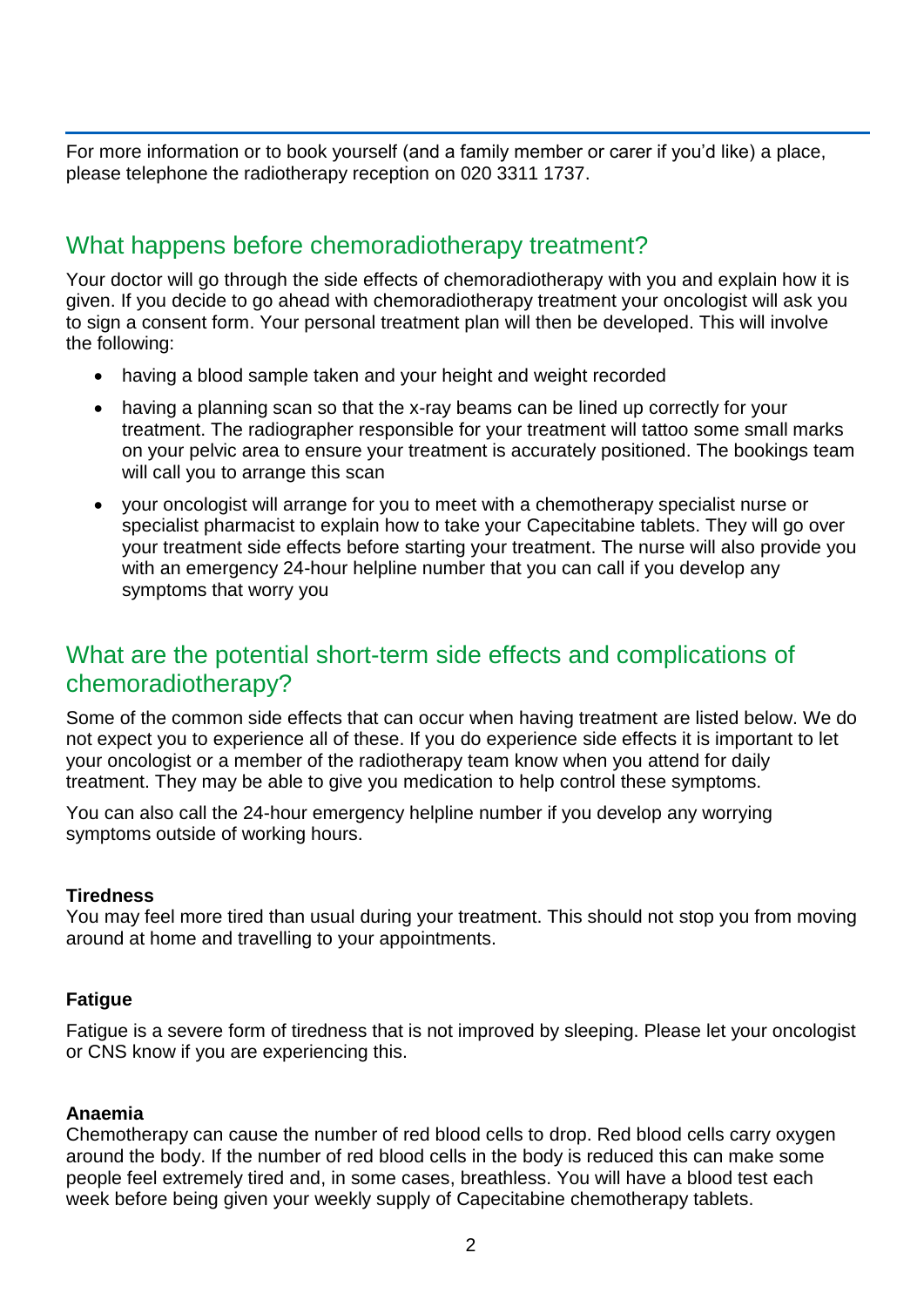This is to monitor the level of red and white blood cells in your body and ensure it is safe for you to have your chemotherapy treatment. If necessary, your oncologist will speak to you about having a blood transfusion to correct the balance of red blood cells in your body.

#### **Risk of infection**

Chemotherapy can also cause the number of white blood cells in the body to drop. The body uses white blood cells to fight infection which means chemotherapy can weaken the body's immune system. The blood test that you have will check you have the correct amount of white blood cells in your body.

If necessary, your oncologist will talk to you about granulocyte colony stimulating factor (G-CSF) injections to help boost your white blood cell count. You may also find it useful to buy a thermometer to check your temperature at home. **If you develop a temperature of 37.5°C (99.5°F) or above you must ring the emergency helpline to seek advice as you may need further blood tests and antibiotics.**

#### **Chest pain**

Occasionally, Capecitabine can cause spasm of the arteries around the heart which can cause chest pain (angina). If you experience this you must stop the Capecitabine and contact your medical team urgently, using the 24-hour helpline.

#### **Nausea (feeling sick)**

The chemotherapy you will receive may make you feel sick. To help manage this, we will give you anti-sickness medication with your chemotherapy. In general there are no restrictions on what foods you can eat. Your oncologist or CNS will discuss this with you further.

#### **Change in bowel habit (diarrhoea/constipation), bleeding and urination**

Chemotherapy can cause loose stools (poo) or hard stools. Radiotherapy can also cause loose stools. Your oncologist will prescribe medication to help control any change in your bowel habit if needed. It is not uncommon to develop light bleeding from the back passage as a result of radiotherapy, however, if this happens please tell a member of the radiotherapy team or your oncologist at your next visit.

In some cases radiotherapy can increase the amount of times that you need to pass urine and some people can experience a burning sensation when passing water. If this happens, please tell a member of the radiotherapy team or your oncologist at your next visit.

#### **Pain**

The treatment itself is not painful. However, as the treatment progresses you may start to experience rectal pain. This discomfort or pain usually starts around the second week of treatment. Your oncologist can prescribe medication to help if needed.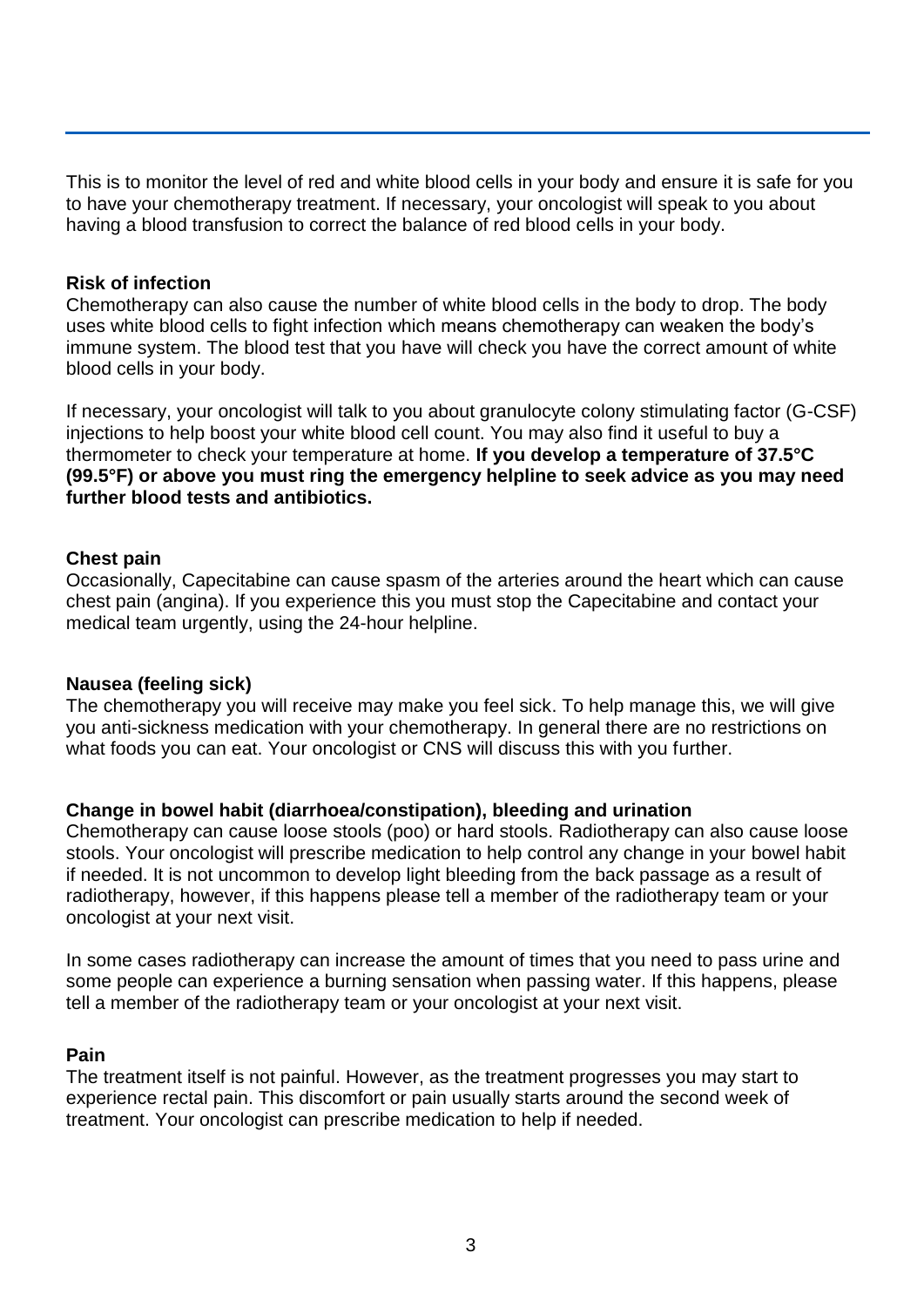#### **Sore mouth**

You may experience mouth ulcers, a sore or dry mouth. Your oncologist can advise on ways to make your mouth feel more comfortable.

#### **Skin changes**

Capecitabine can cause soreness and redness on the palms of your hands and soles of your feet. If this happens your oncologist can prescribe medication to help.

#### **Hair loss**

It is not expected that you will lose the hair on your head but you may experience some slight thinning. Radiotherapy can cause your pubic hair to fall out but this usually re-grows.

#### **Narrowing of the anal or vaginal canal**

Radiotherapy for low rectal cancer can cause the vagina to narrow. It can also cause narrowing of the anal canal in both men and women. A member of the radiotherapy team will provide you with information on this and, if necessary, provide you with a device called a dilator to help manage this.

There are also some less common side effects. When you meet your oncologist, colorectal specialist nurse and chemotherapy specialist nurse they will give you further detailed information on treatment side effects.

# What are the potential late side effects and risks/complications of chemoradiotherapy?

The side effects experienced during chemoradiotherapy treatment usually improve gradually once your treatment has ended. Sometimes side effects last longer than six months or happen months to years after completing the treatment. When this occurs it is known as late side effects and, occasionally, these can become permanent. We will discuss these with you.

#### **Sexual function**

Male sexual function is commonly affected by radiotherapy and surgery.

All women who receive radiotherapy treatment for a low rectal cancer experience vaginal dryness and vaginal narrowing. Consequently women need to use dilators and lubricants to maintain the ability to have vaginal intercourse. Use of dilators is also necessary to allow ongoing smear tests for cervical cancer screening.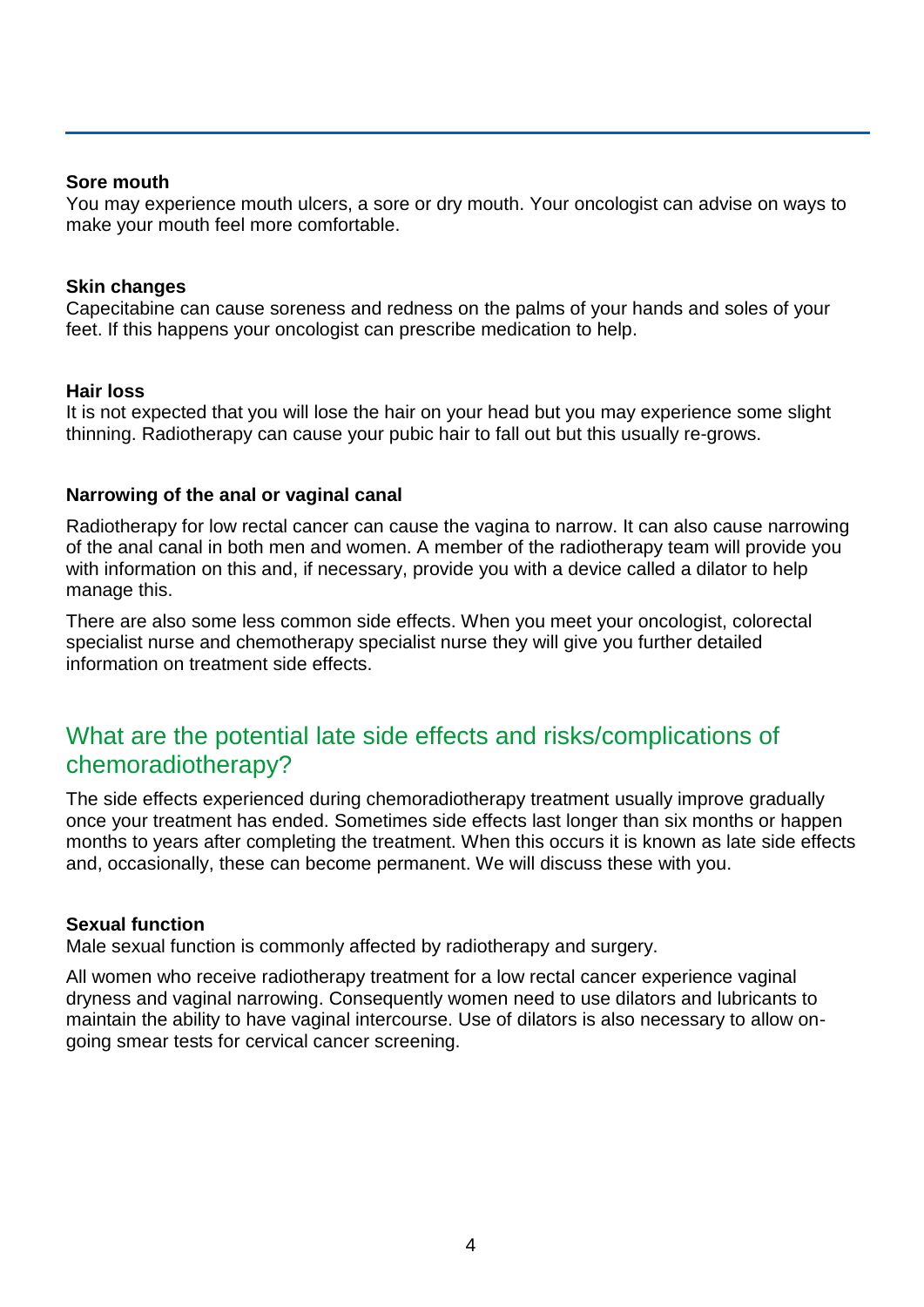#### **Menopause**

Pelvic radiation causes menopause. Pre-menopausal women receiving pelvic radiotherapy may want to explore if there are fertility preservation options (before starting treatment) and consider starting hormone replacement therapy (HRT) (after treatment).

#### **Other cancers**

All radiation treatments very slightly increase the risk of other cancers.

# What happens during my chemoradiotherapy treatment?

Some people find it helpful to bring a relative or friend with them when they first start their treatment. You will start your chemotherapy and radiotherapy on the same day. You will need to have a blood test every week to ensure it is safe to take Capecitabine chemotherapy tablets. On each day that you are scheduled to have radiotherapy you should take your Capecitabine chemotherapy tablets in the morning and evening at home as directed by your chemotherapy nurse specialist or specialist pharmacist.

A member of the radiotherapy department will tell you what time you should attend the unit for your first treatment. Your radiotherapy will take place daily from Monday to Friday. When you first arrive please check in at the reception desk. The radiotherapy treatment lasts between 15 and 20 minutes. You will lie still on the treatment bed whilst your treatment is being delivered. The radiotherapy department will provide you with a treatment schedule showing what time you should attend and explain how you should prepare for your visit each day.

## Is there anything I need to look out for at home?

If you experience any of the following please contact your CNS or the 24-hour emergency helpline (**020 3311 5160**):

- high temperature (37.5°C/99.5°F or above)
- feeling shivery or shaky
- signs of infection/cold sore throat, cough, passing urine frequently
- persistent nausea (feeling sick) or vomiting (being sick)
- severe pain
- diarrhoea that is uncontrollable despite taking Imodium<sup>®</sup> (loperamide)
- low temperature (35°C/ 95°F or below)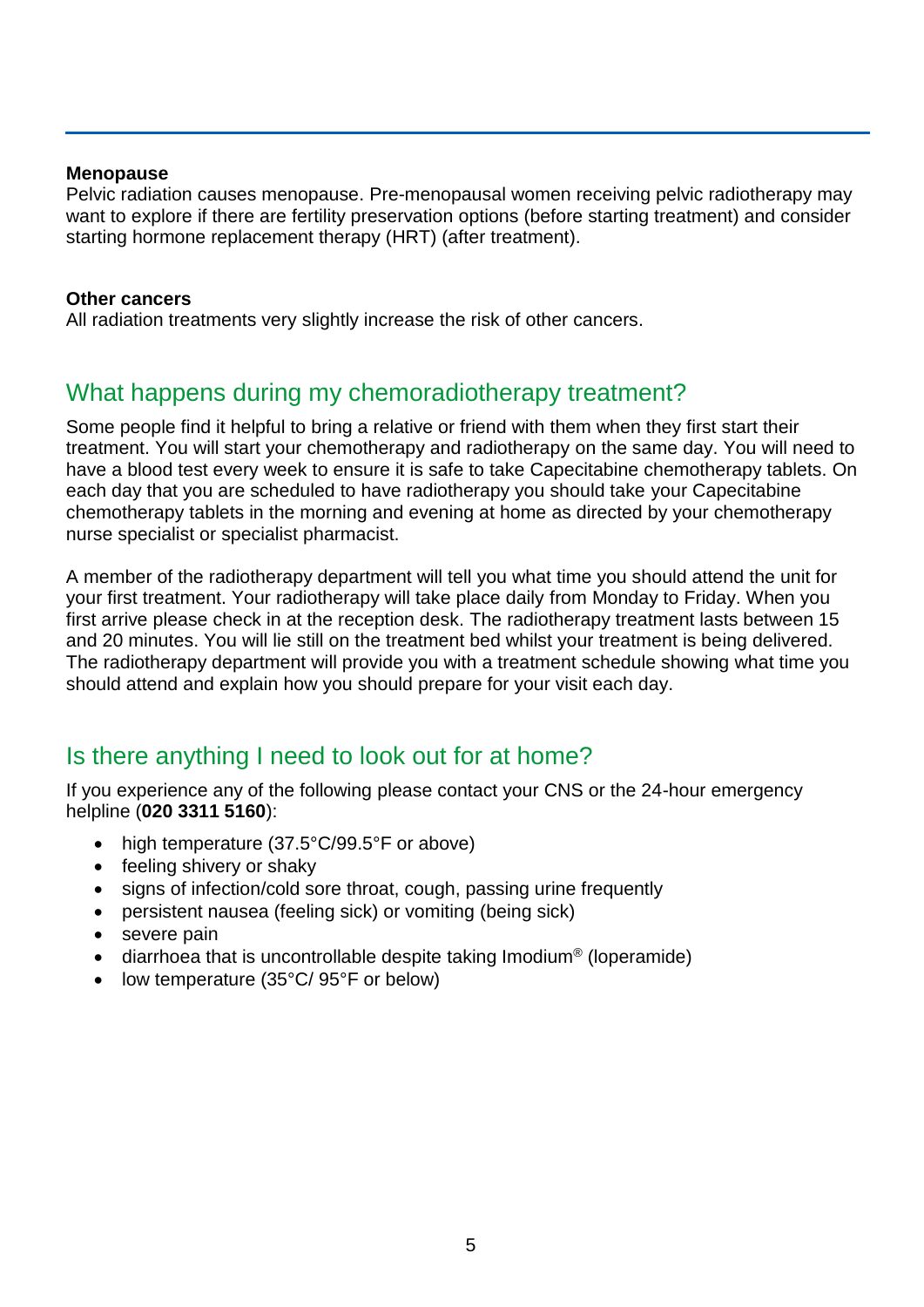## My care

It can be helpful to keep a list of some of the people involved in your care and important dates:

Name of my colorectal CNS who will support me through my treatment:

Name of my oncologist:

\_\_\_\_\_\_\_\_\_\_\_\_\_\_\_\_\_\_\_\_\_\_\_\_\_\_\_

\_\_\_\_\_\_\_\_\_\_\_\_\_\_\_\_\_\_\_\_\_\_\_\_\_\_\_

\_\_\_\_\_\_\_\_\_\_\_\_\_\_\_\_\_\_\_\_\_\_\_\_

Date of my radiotherapy planning scan and tattoo placement:

\_\_\_\_\_\_\_\_\_\_\_\_\_\_\_\_\_\_\_\_\_\_\_\_\_\_\_\_\_\_\_\_\_\_\_\_\_\_\_\_\_\_\_\_\_\_\_

\_\_\_\_\_\_\_\_\_\_\_\_\_\_\_\_\_\_\_\_\_\_\_\_\_\_\_\_\_\_\_\_\_\_\_\_\_\_\_\_\_\_\_\_\_\_\_

Date I will meet my chemotherapy nurse before I start treatment:

Radiotherapy department welcome evening date/time/location:

\_\_\_\_\_\_\_\_\_\_\_\_\_\_\_\_\_\_\_\_\_\_\_\_\_\_\_\_\_\_\_\_\_\_\_\_\_\_\_\_\_\_\_\_\_\_\_\_\_\_

Start date for my chemoradiotherapy treatment:

The emergency 24-hour number I can contact if I develop any symptoms I am worried about out of hours: **020 3311 5160**

# What happens after I have finished chemoradiotherapy treatment?

Once you have completed your chemoradiotherapy treatment you will receive the follow up that you need at the hospital from which you were referred.

If you are a patient that was diagnosed at Imperial College Healthcare, you will have a CT scan and MRI approximately six to eight weeks after treatment. These will be discussed in the colorectal multidisciplinary team (MDT) meeting, after which you will be offered an appointment to discuss your results and the next steps in your treatment plan.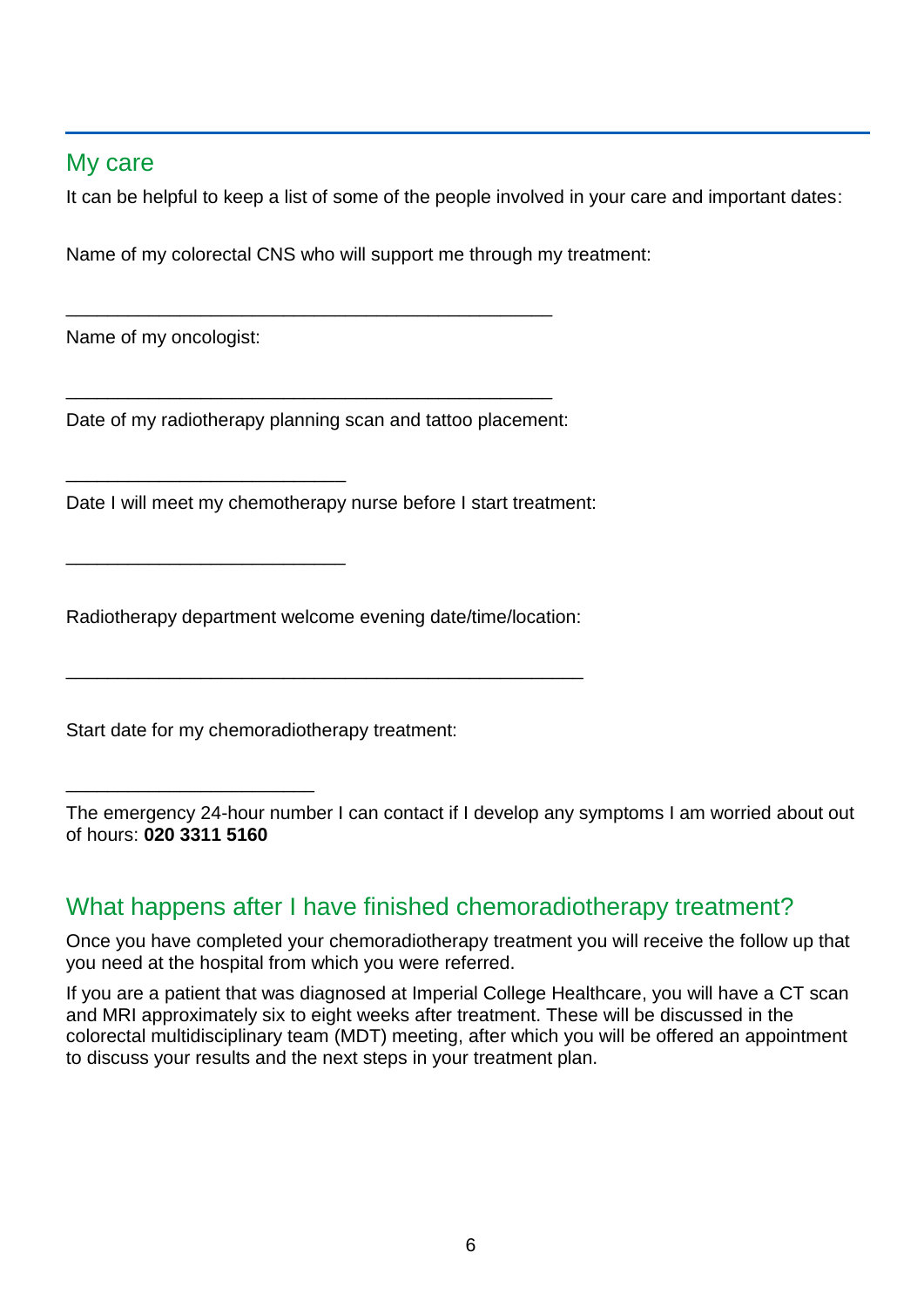# Further sources of support and information

#### **Macmillan cancer navigator service**

A telephone-based service to support all patients and their families while under the care of Imperial College Healthcare NHS Trust. The service is open Monday to Friday 08.00-17.00. When you call you will speak to a navigator, who will establish your concern, help you with nonclinical questions and signpost you to other services. If your question is of a clinical nature or after their support you still need further input from your specific team, they will book a telephone appointment for your CNS to call you. The navigators work closely with the clinical teams to ensure they can support you and your family. Telephone: **020 3313 0303**

#### **Macmillan Cancer information and support service at Charing Cross and Hammersmith hospitals**

The information centre at Charing Cross Hospital and the infopod at Hammersmith Hospital provide support, practical and signposting advice to anyone affected by cancer. These drop-in services are set in friendly, non-clinical environments in which people affected by cancer can discuss private and emotional needs.

The centre is located on the ground floor of Charing Cross Hospital and is open (except bank holidays):

- Monday, Tuesday and Wednesday 08.00-17.00
- Thursday 08.00-17.30
- Friday 09.00-17.00 (volunteer only)

Telephone: **020 3313 0171**

The infopod is located on the ground floor of the Garry Weston Centre at Hammersmith Hospital, and is open (except bank holidays):

- Monday and Tuesday 09.00-17.00
- Wednesday, Thursday, Friday 09.00-16.00

## **Telephone: 020 3313 4248**

## **Maggie's west London**

Maggie's is a cancer charity that provides the emotional, practical and social support to people with cancer and their family and friends. The centre combines beautiful architecture, calming spaces, a professional team of support staff and the ability to talk and share experiences with a community of people who have been through similar experiences. Maggie's centres are warm, friendly and informal places full of light and open space with a big kitchen table at the heart of the building. Maggie's west London is located in the grounds of Charing Cross Hospital but is independent of our hospital. The centre is open Monday to Friday, 09.00-17.00. For more information please call **020 7386 1750**.

## **Macmillan Support Line**

A support line provided by Macmillan to support anyone affected by cancer. Call: **0808 808 000** (Monday to Friday, 09.00-20.00) or visit [www.macmillan.org.uk](http://www.macmillan.org.uk/)

# How to contact us

If you have questions or need advice please contact your CNS via the **Macmillan cancer navigator service** on **020 3313 0303.** The service is available Monday to Friday 08.00–17.00. Outside of these hours, please contact your GP or phone NHS 111.